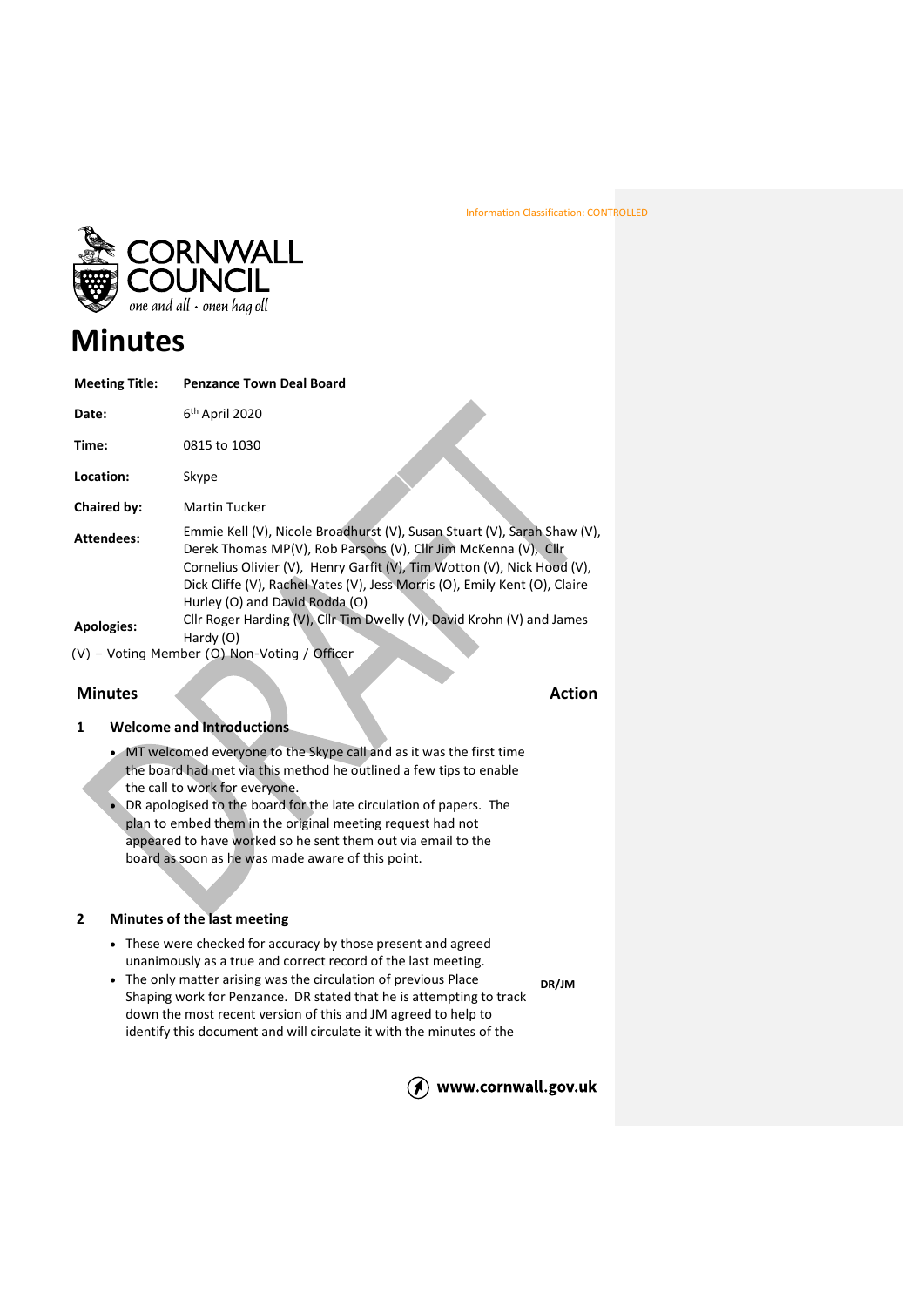# **Minutes Action**

meeting.

## **3 Terms of Reference**

- The amended terms of reference (document dated 190320) were discussed and the highlighted changes were agreed by all present.
- DR to finalise and MT and EKent to sign on behalf of the Board and the Lead Council.
- It was suggested that the agenda for future meetings should include "Declarations of Interest" at the start of each future meeting. This was agreed by all present. **NB: Can those members of the board who have yet to complete the signed copy of the code of conduct and the declaration of interest form please send them to DR asap.**

### **4 Election of Chair and Vice Chair**

• DR outlined the result of the nomination and voting process. Martin Tucker was nominated and elected as chair of the Penzance Town Deal Board and Rob Parsons was nominated and elected as Vice Chair of the Penzance Town Deal Board. Both were asked whether they were willing to take on the roles and both agreed to do so with immediate effect.

## **5 2020 Workplan**

• CH introduced the draft workplan as circulated with the agenda as an outline for how she thought the board should undertake the next stage of its work. The board agreed with the overall structure of the document but the following questions/comments were raised:-

> Are the output metrics relating to the Towns Fund set in stone by Government or can we develop our own KPI's for how we are going to monitor progress/performance?

DR stated that in the absence of any formal guidance it was difficult to know the detail on output metrics but that based on previous experience a mix off non-negotiable and locally defined metrics is likely. The board were clear that given the current situation relating to Covid 19 the usual jobs created, additional GVA created metrics are unlikely to be fit for purpose.

Page 2 of 7

**MT/EKent/ DR**

**Board Members**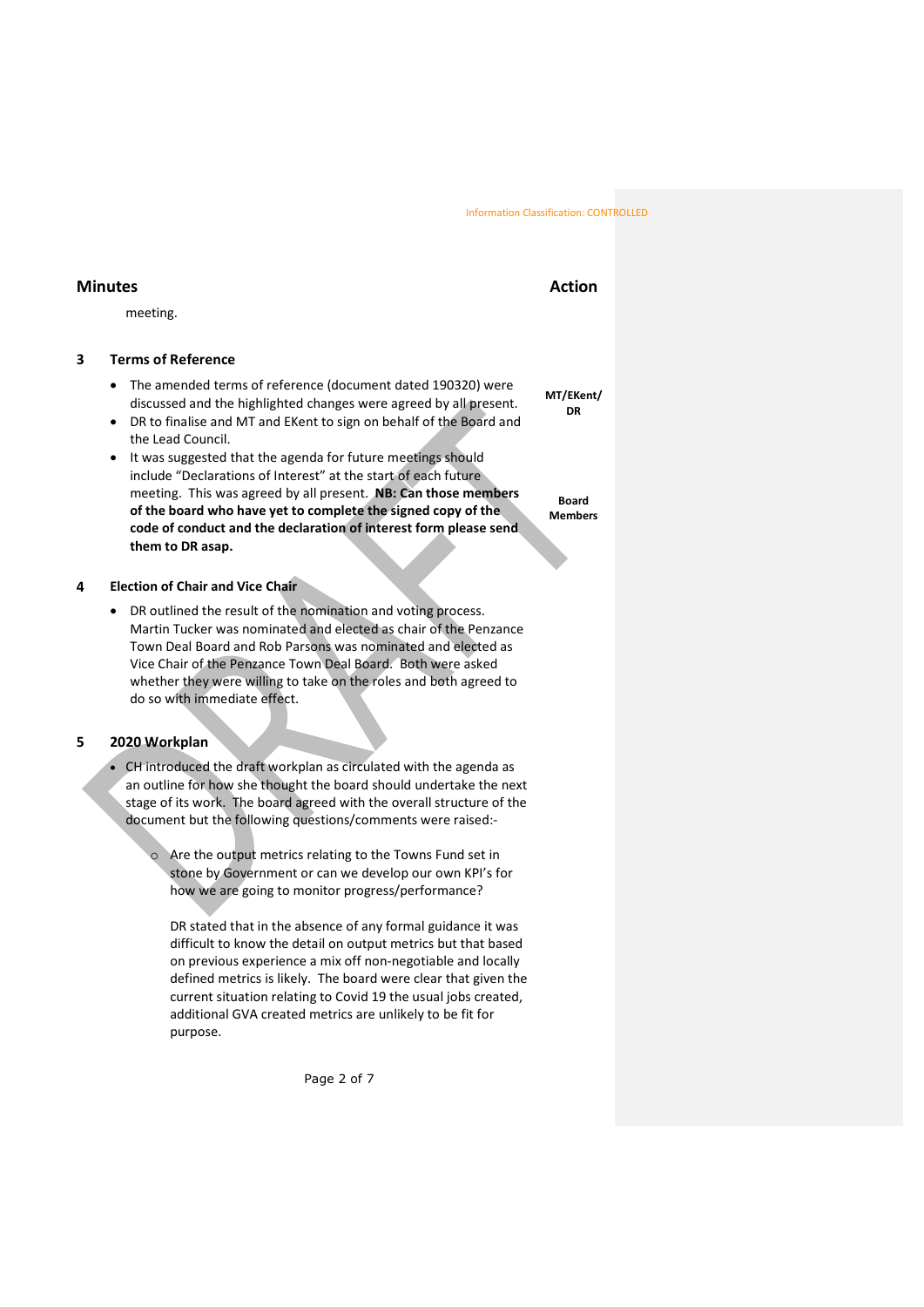## **Minutes Action**

o Given the current situation relating to Covid 19 the future economic prospects for Penzance are going to look very different from when the Towns Fund was announced, especially if the outbreak/lock down continues for more than the current 3 week period. Has the guidance on how the funds can be used been issued yet?

DR stated that in the guidance about how the funds can be used has yet to be issued and that it is very likely that the Towns Fund will take on an element of Covid 19 recovery in its remit. DT was asked to explore with Government when the guidance on eligibility, etc was going to be issued as to progress much further with the work on the Town Investment Plan runs the risk of spending time and money on activity that may not be in scope for the Towns Fund. The board were clear of the need for guidance to be issued by the end of April 2020 to ensure that their work can be targeted accordingly.

At this point the board discussed the relevant merits of proceeding with their work in the absence of the detailed guidance or to pause until it was issued. It was unanimously agreed that given the current situation work should continue at pace and to think about what Penzance needs to help regenerate itself rather than just what the Towns Fund may or may not be able to support. This way once the guidance is issued projects/investments could be added, removed or amended accordingly to help deliver the overall vision for the town.

o CH outlined the potential to create a number of sub groups of the board in order to focus on specific tasks and then bring the output of their work back to the board for discussion. This suggestion was agreed as a pragmatic way forward that would help to make the best use of time and resources. CH and DR were tasked to suggest the sub groups required to help deliver the workplan (e.g. Vision for Penzance, project prioritisation and Comms) and then

**DR/CH**

Page 3 of 7

**DT**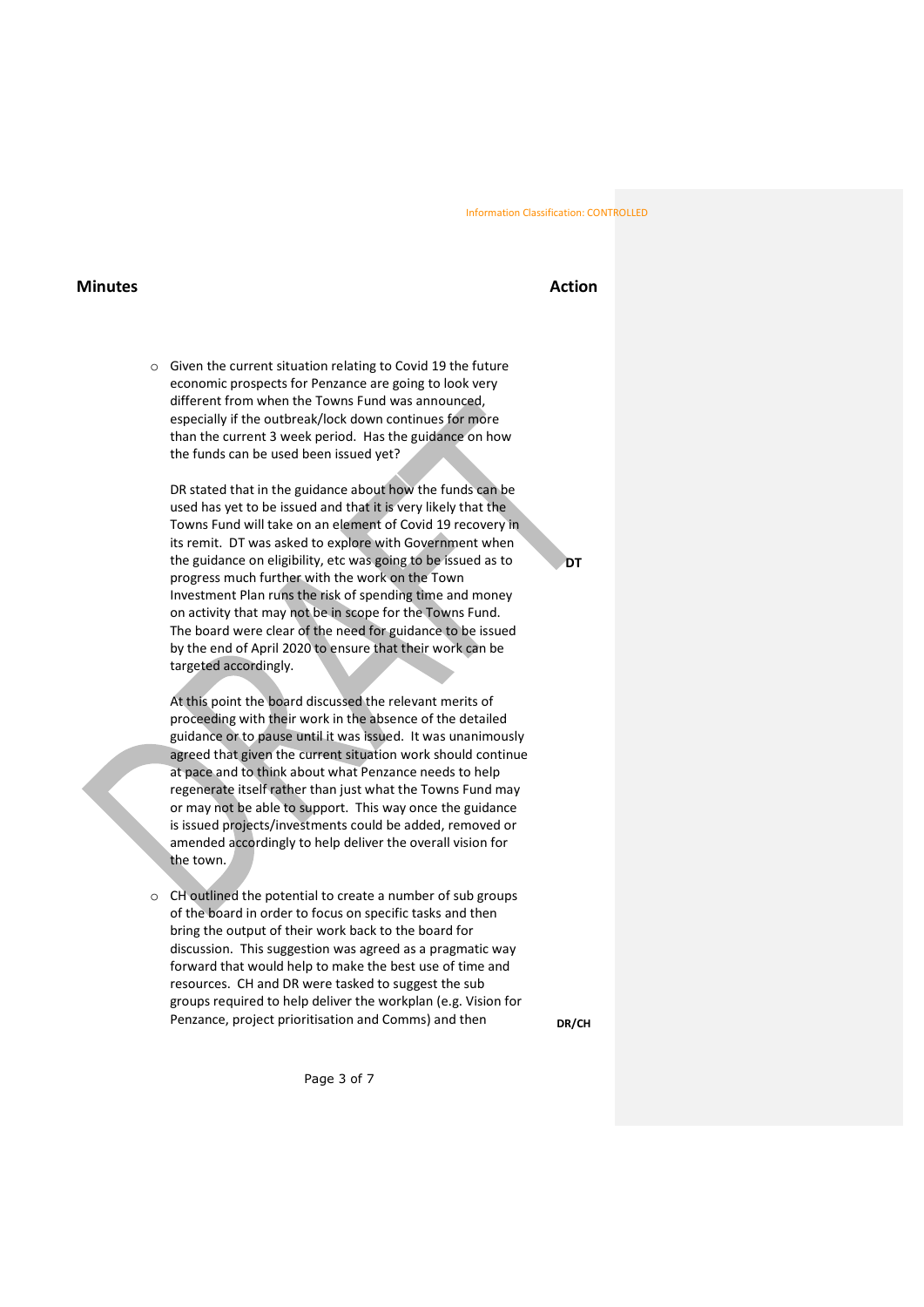# **Minutes Action**

**DR/CH**

circulate this list to the board so that members could volunteer to sit on the groups as necessary. This process would also help to ensure that the board "owned" the work rather than it just being provided to them by officers. Of particular interest to the board was how projects will be identified/prioritised for inclusion in the Town Investment Plan. It was suggested that as some of the board are new to the "place shaping" agenda in Penzance it would help to have a summary of past work and a matrix to illustrate which projects are already funded from external sources, which are likely to be funded by the Future High Streets Fund and which may require funding from the Towns Fund. CH agreed to pull this together for the next meeting. As mentioned above a "projects" sub group would also be created to undertake the initial project identification (noting that the board will have to undertake an open "call" for projects as part of the community consultation process as many project promoters may not be aware of the Towns Fund at this time).

- o It was suggested that given the Covid 19 outbreak the current economic conditions faced by Penzance are significant, are deepening daily and the overall position is far worse than standard measures (void rates, number of charity shops, etc) would indicate. A discussion ensued and the following actions were agreed:-
	- **DR/CH to compile the current data available on void** rates, charity shops, etc
	- EKent to enquire whether she could obtain a Penzance and Newlyn specific report from the LEP's Covid 19 business survey (available on the Growth Hub website)
	- EKell to ascertain whether she can obtain a Penzance and Newlyn specific report from the recent survey that has be distributed to businesses in the creative sector
	- JM to supply a copy of the intelligence gathered from the questionnaire being sent out to BID members, Chamber of Commerce etc in order to obtain some real time evidence of the current situation

Page 4 of 7

|              | Deleted: 1 |
|--------------|------------|
| DR/CH        |            |
|              |            |
| <b>EKent</b> |            |
|              |            |
|              |            |
|              |            |
| <b>EKell</b> |            |
|              |            |
|              |            |
|              |            |
| JM           |            |
|              |            |
|              |            |
|              |            |
|              |            |
|              |            |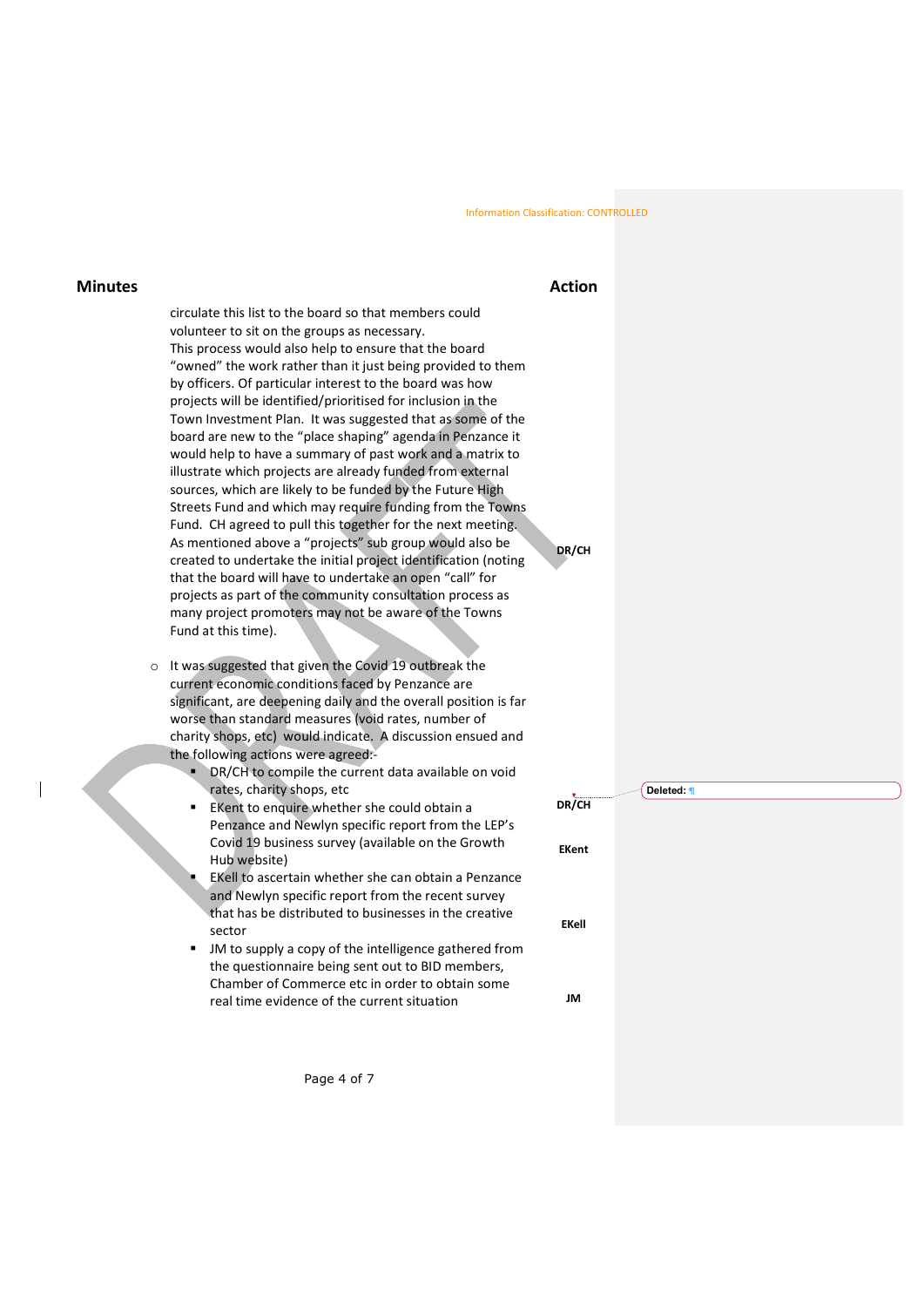# **Minutes Action**

It was agreed by all that this would enable a comprehensive evidence base to for part of the TIP submission.

### **6 Communications and Engagement Plan**

- CH outlined her thoughts on the communications plan that was circulated with the agenda. It is to be viewed as an iterative document that will be updated regularly. CH requested that if any board members had any comments on the plan they come back to her by close of play on the 9<sup>th</sup> of April 2020
- The board was in agreement with the general direction of the document but suggested that:
	- o A communications sub group be created to oversee the communications work and refine the document and the messaging. This group would also develop all communications issued by the board. JM, RP, RY, EKell, S Stuart, S Shaw and DC volunteered to participate in this group. CH to arrange a meeting of this group as soon as possible so that they can develop a suggested messaging for consideration at the next board meeting.
	- o It is vital to remember that the scope of the Towns Fund is the entire area of Penzance and Newlyn (within the coverage map) and not just the high street. Therefore there is the need to "engage" people who live and work in the wider area rather than just communicate with them. This will be key to ensuring that they are involved and have the opportunity to inform the development of the Town Investment Plan.
	- o The need for a "single source of the truth" was discussed and it was agreed by the board that it was vital to ensure that messages about the work of the board are clear, concise, transparent and not confused with other activity underway in the town. Secondary channels can then be used to disseminate this message out as far as possible. The communications sub group was tasked to consider the best way for this to be achieved and bring recommendations back to the next board meeting.
- A draft budget for how the Capacity Funding would be used was also tabled. The board was in agreement with the broad budget headings and requested regular updates at each board meeting.

**CH**

**Board Members**

**CH**

Page 5 of 7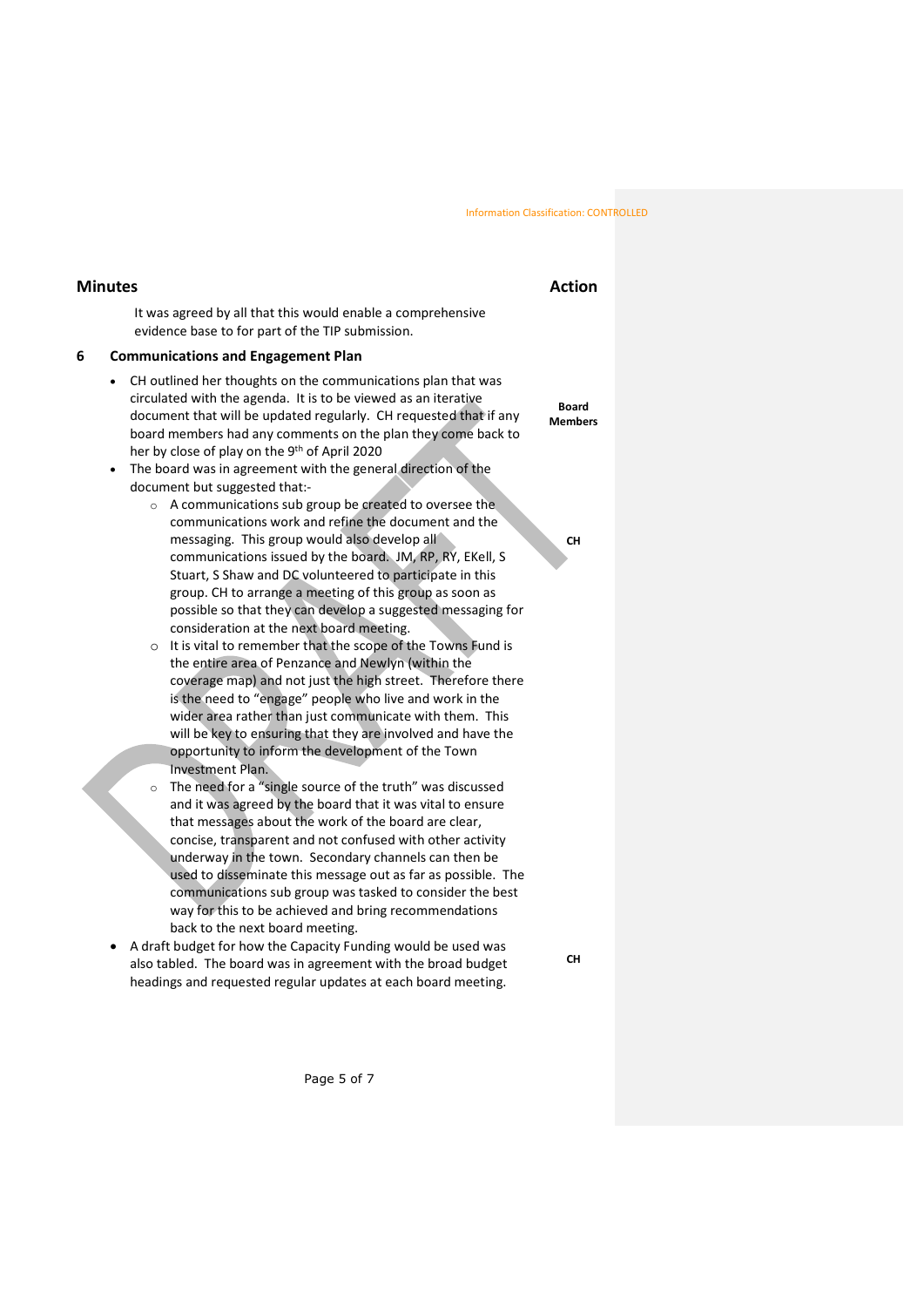# **Minutes Action**

# **7 Update on the Towns Fund**

- DR explained that there had been no further formal guidance issued about the Towns Fund by Government. The board reiterated to DT the need for this guidance to be issued asap and DT agreed to write to Robert Jenrick MP who has overall responsibility for the Towns Fund as the relevant Secretary of State.
- The board also reiterated the need to progress at pace to try and ensure that they are ready to submit their Town Investment Plan in August 2020

# **<sup>9</sup> AOB**

- CO asked whether clarity could be obtained on whether Health and Wellbeing and Environmental Sustainability considerations could be included in the Town Investment Plan. He also requested clarity of what is in scope and out of scope for Co and match funding. DR agreed to seek clarity for MHCLG and will communicate this as soon as possible.
- HG requested that the officers consider how best to ensure that relevant documents (agenda's, minutes, code of conduct, maps, etc) are available to board members via systems such as Dropbox, Basecamp, etc. CH explained that the only system that CC can use is Sharepoint and that she is in discussions with the other Town Deal Co-ordinators about how this can best be structured. This is likely to be for access by board members only in the first instance and would contain a library of all past documentation and relevant working drafts.
- TW informed the board that LiveWest had a significant investment plan for their housing in the area and was keen for this to be used as co-funding if possible. He agreed to table an overview of this planned investment at a future meeting.
- DC stated that it is vital that CC allow the use of systems such as Microsoft Teams as they are easier/better than Skype. DR explained that Microsoft Teams is being rolled out across Cornwall Council and when it is available it would be used.
- DC also stated that in the vacuum of no Government Guidance on how the Towns fund can be used that he thought it was vital for community cohesion that the board focusses on what they think is required in Penzance at this stage. The board agreed with this sentiment.

Page 6 of 7

**CH**

**DR**

**TW**